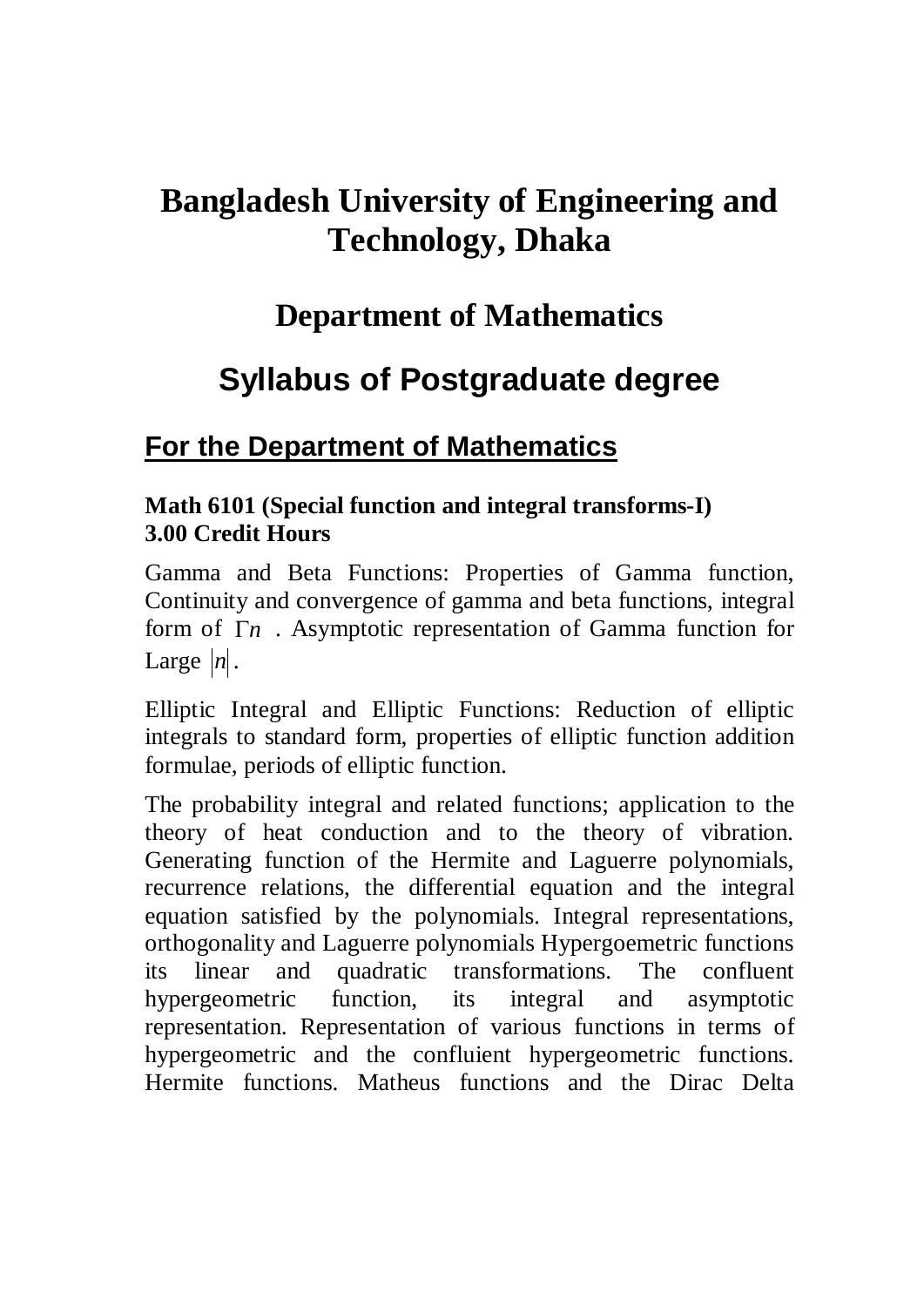functions. The Minkowski Temple. Theory of generalized function. Schwartz's theory of distribution.

#### **Math 6102 (Special function and integral transforms-II) 3.00 Credit Hours**

Green's function and its applications. Fourier integral theorem and Fourier transforms. Multiple fourier transforms. Fourier transforms of radially symmetric functions. The solutions of integral equations of convolution type. Use of Fourier transforms in solving Laplace's equation, diffusion equations and wave equations. The double Laplace transform, the interated Laplace transform, the Stieltjes transform and the Hankel transform. The Perseval relation for Hankel transform and the relation between Fourier and Hankel transforms. Use of Hankel transforms in solving partial differential equations.

# **Math 6103: Advanced Modern Algebra**

### **3.00 Credit Hours**

Rings, fields, polynomials, homomorphisms, ideals, quotient rings. Ring extensions, field extensions, construction of finite fields. Integral domains, euclidean rings, polynomial rings, principal ideal domains and unique factorization domains. Chain conditions. Modules, submodules, finitely generated modules, direct sums, quotient modules and isomorphism theorems. Torsion, bases and free modules, free modules over polynomial rings. Invariant factors, structure of finitely generated modules.

### **Math 6104: Rings and Modules**

### **3.00 Credit Hours**

Artinian and Noetherian modules. Categories and functors, exactness of functors between module categories. Injective and projective modules. Semisimple modules and rings. Radical and socle. The tensor product, flat modules and regular rings. The ring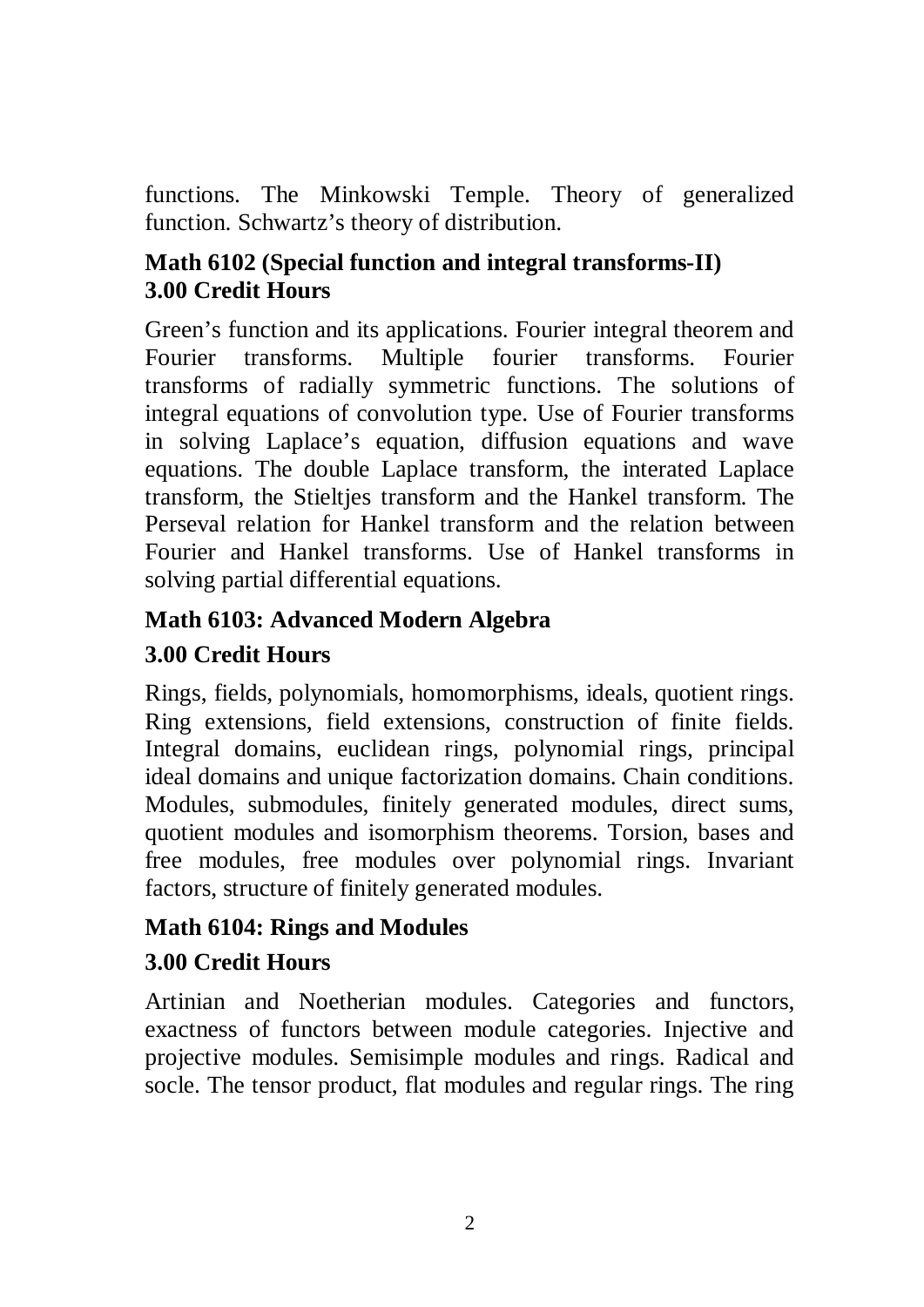of fractions, orders in a semisimple ring, modules of fractions. Application of rings and modules to abelian groups, to vector spaces with a linear transformation, to languages, grammars, machines, coding theory, etc.

#### **Math 6105: Numerical Linear Algebra**

#### **3.00 Credit Hours**

Summary of basic concepts from linear algebra and numerical implementation. Cholesky factorization. QR decomposition by Householder matrices and by given rotations. LU factorization and partial pivoting. Error analysis. Solving triangular systems and full systems. LU factorization for banded and sparse matrices. Storage schemes. SOR iterations. Krylov subspace methods and conjugate gradient method. Preconditioning. Basic theory using singular value decomposition (SVD). Perturbation theory. SVD and rank deficiency. Basic theory including perturbation results. Power method, inverse iteration. Similarity reduction. Solving nonlinear system of equations by finite-difference and modified Newton methods. Symmetric QR algorithm. Interpretation as a matrix factorization. Application to solving circulant systems. p-adic numbers, ring of p-adic integers, field of p-adic numbers, field of fractions of p-adic numbers, p-adic topology, cyclomatic field, Local field, Tate module. Solution of Diophantine equations. Mahler-Lech theorem. Valuation theory and Staudt-Clausen theorem. Local-global principle.

#### **Math 6201 (Fluid Dynamics - I) 3.00 Credit Hours**

Eulerian and Lagrangian method of description of fluid; Analytic approach of deformations; Derivation of equations of conservation of mass. Momentum and energy. Basic equations in different coordinate system, boundary conditions. Irrotational and rotational flows. Bernoulli's equation and some applications. Two dimensional irrotational incompressible flows with circulation;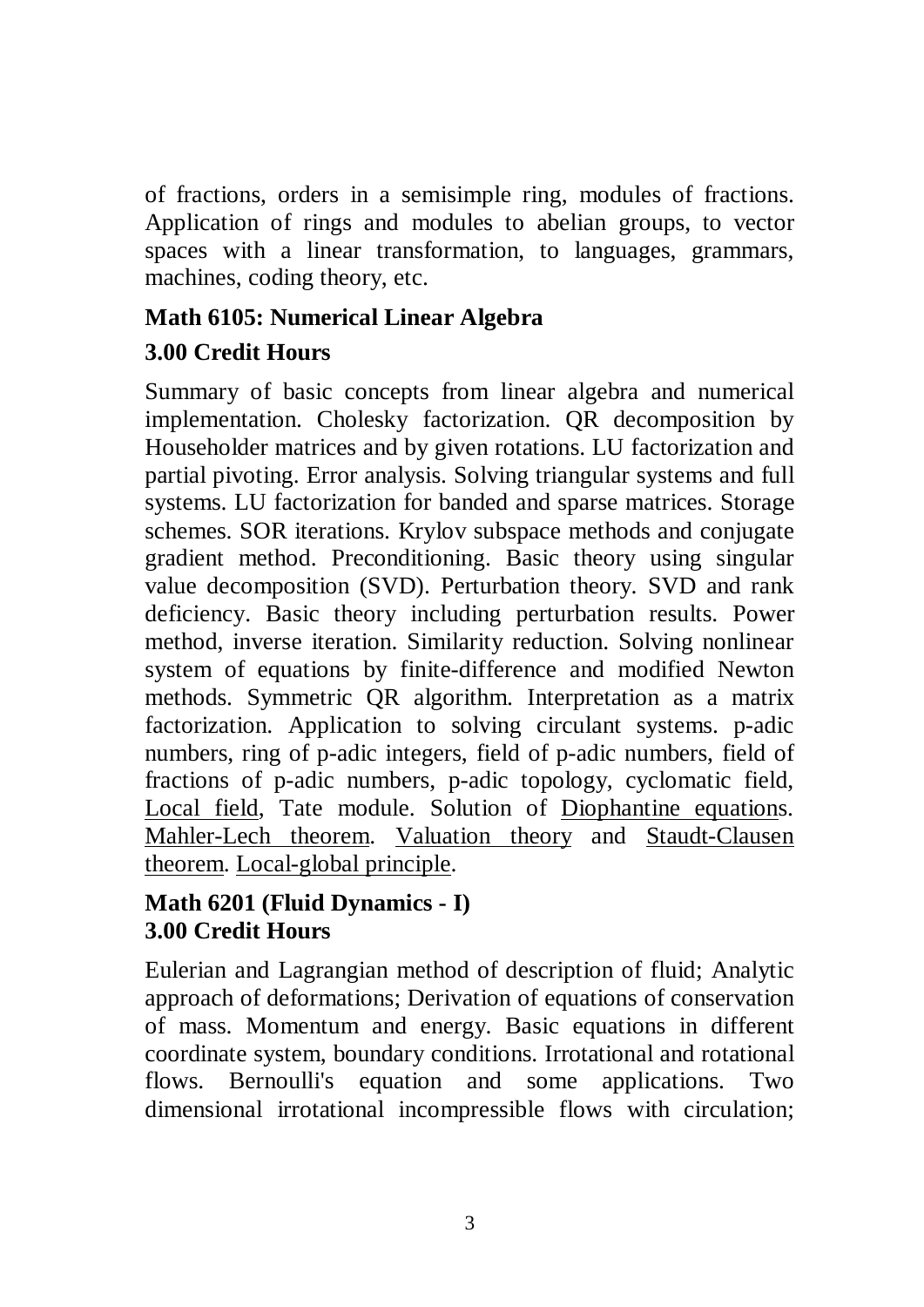sources and sinks; Vortex motion. Combination of basic flows, mapping of flows in complex coordinates. Aerofoil theory, Schwartz-Christorel theory, Navier-Stokes' equations. Gravity waves, One dimensional compressible flows sound waves, Shock waves; Two dimensional irrotational flows. Hypersonic flows; Viscous compressible fluid flows. Incompressible fluid flow between two parallel plates; flow through a circular pipe and annulus. Flow between a plane and a cone; Flow through convergent and divergent channel flow in the vicinity of a stagnation point; Unsteady flows.

#### **Math 6202 (Fluid Dynamics - II) 3.00 Credit Hours**

Small Raynold's number flows; flows over a sphere; flow over a cylinder through porous media Lubrication theory. Boundary layer theory; properties of Navier-Stokes equations; two dimensional boundary equations; displacement, momentum and energy thickness for two dimensional flows. Von Mises transformation. Similarity solutions of boundary layer equations. Boundary layer flow over a flat plate, boundary layer flow with pressure gradient; Approximate solutions of boundary layer equations, including Von-karman's method. Stability theory; Basic concepts of stability theory; Stability of Quett's flow; Stability of low between two parallel plates Rayleigh. Taylor instability; Kelvin-Helmholtz instability.

Turbulence: Reynolds stresses and basic equation for turbulent flows; Prandtl mixing length theory; some simple turbulent flows; homogeneous turbulence; spectral theory of homogeneous turbulence. Non Newtonian fluid flows; Riener-Rivlin fluids; power law fluids; flows in ells fluids; flow in Binghan plastics Visco-Elastic flows general visco elastic fluid flows.

### **Math 6203: Computational Fluid Dynamics and Heat Transfer-I 3.00 Credit Hours**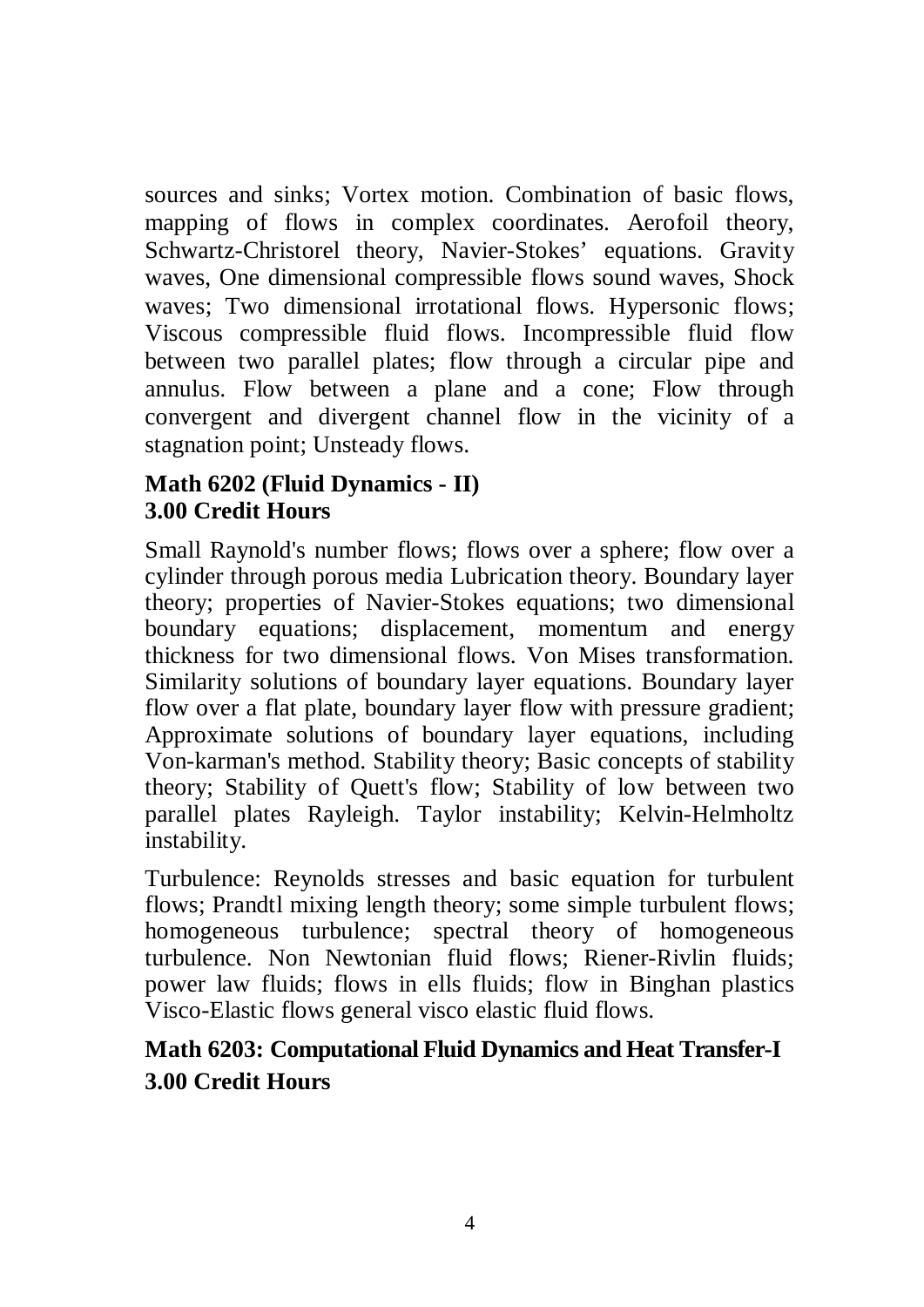Introduction to computational Fluid Dynamics (CFD) and Heat Transfer, Basics of the methods used in CFD and Heat Transfer, Conversion equations (mass, momentum, energy and chemical species), Finite difference and Finite Volume Methods, Grid Generation, space and time discretization schemes, Tri-diagonal Matrix Algorithm (TDMA), Data Analysis, Data Fusion and Post Processing, The Role of Experimental data in CFD and Heat Transfer.

## **Math 6204: Computational Fluid Dynamics and Heat Transfer-II 3.00 Credit Hours**

Review on the physical properties of fluid flow and heat transfer, Coupling of flow and heat transfer; computational methods for coupled equations with appropriate boundary conditions. Conjugate heat transfer and combination of different modes of heat transfer, i.e., conduction, convection and radiation. Correlations for natural, forced and mixed convection governing equations, dimensionless parameters, optical thickness for radiative heat transfer, black- and gray-body radiation, different models for radiative heat transfer, Computation of coupled flow and heat transfer equations using Finite difference methods, Mesh generation. Triangular tetrahedral and brick meshing, Galerkin Weighted Residual method.

## **Math 6205: Finite Element Analysis on Heat and Mass Transfer 3.00 Credit Hours**

Overview of finite element method, Discretization of a domain, the concept of element, various element shapes. Weak form formulation: Weighted Residuals, Galerkin method. Heat functions, Generalized matrix form of the Finite element equations, Shape functions, Integration, 2-D numerical integration, Different types of heat transfer, Overall heat transfer, Different types of mass transfer, Mass transfer theories. Overall mass transfer, Heat conduction and mass diffusion, Heat sources,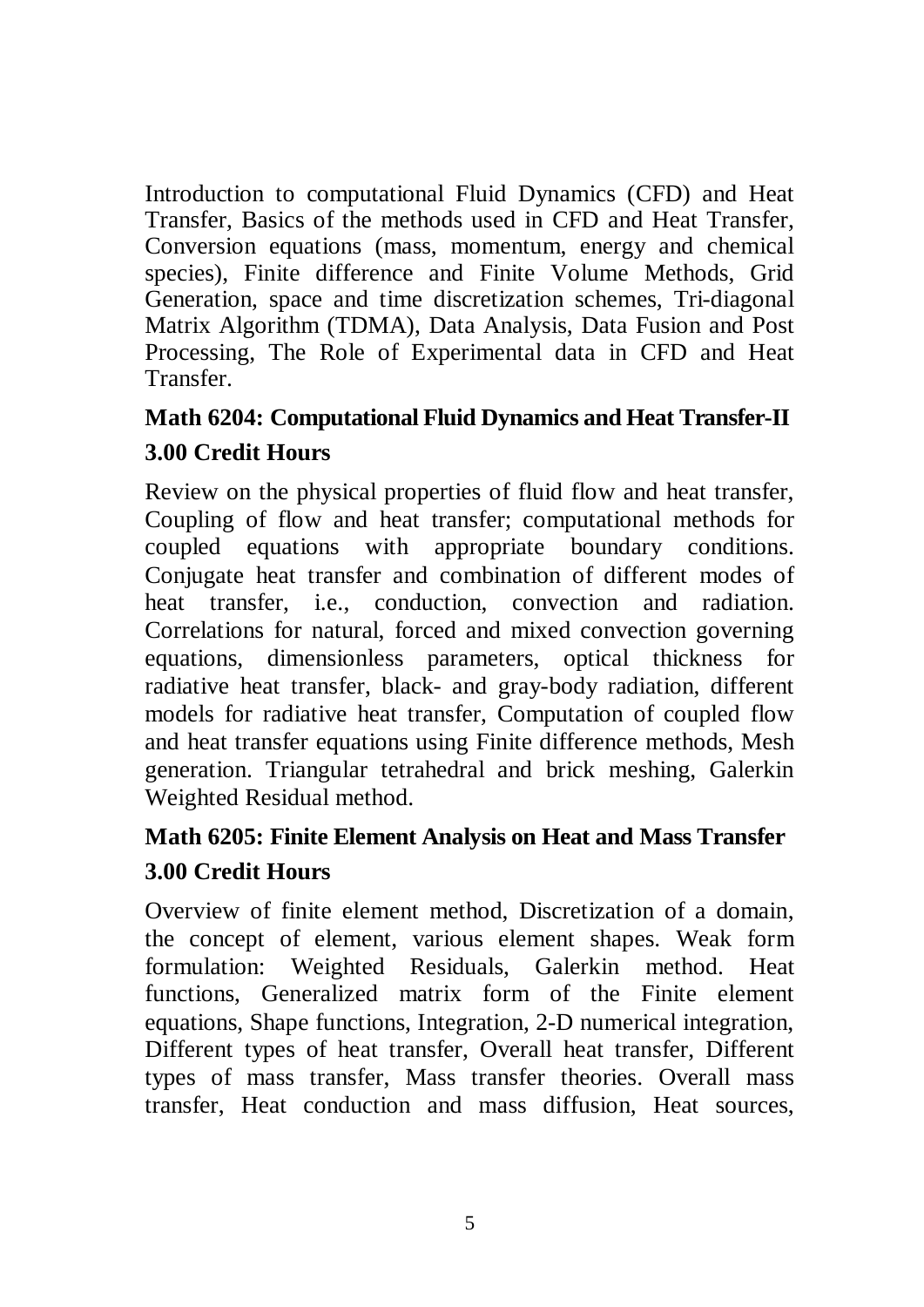Convective heat and mass transfer, Finite element formulation of the convection-diffusion equation, Computer implementation, Numerical solution of finite element equations, One dimensional and two-dimensional problems, Basic equations of fluid mechanics, Computational modelling, FEM for heat and mass transfer problems.

#### **Math 6206: Mathematical Hydrology 3.00 Credit Hours**

Hydrologic model system. Hydrologic model classification. Development of hydrology. Continuity equation. Discrete time continuity, Momentum equation. Open channel flow, Porous medium flow, Water balances. Precipitation. Evaporation and transpiration. Infiltration and soil moisture, Green-Ampt method. Hydrologic cycle, Groundwater in hydrologic cycle. Rainfall runoff relations: Sources of stream flow, Excess rainfall and Direct runoff. Abstraction using infiltration equation, SCS method for abstraction, Index method. Traveltime, Streamflow hydrographs, Unit hydrograph methods and their applications, Synthetic and instantaneous unit hydrographs and their applications. Flood routing: Basic equations, Reservoir flood routing, River flood routing, Lumped flow routing, Distributed flow routing. Frequency analysis: Rational method, Empirical formulae, Return period. Extreme value distributions, Frequency analysis using frequency factors. Linear channels. Conceptual and Mathematical Models: (i) Nash model, (ii) Time-area method (iii) Clark's model (iv) Dooge's model, (v) Chow and Kulandaiswamy model, (vi) Muskingum model. Hydrodynamic Models: (i) Saint-Venant Equations from Navier-Stokes' equation, (ii) Kinematic wave models, (iii) Diffusion wave models, (iv) Steady dynamic wave models, (v) Dynamic wave models. (vi) Gravity wave models. Flood Forecasting.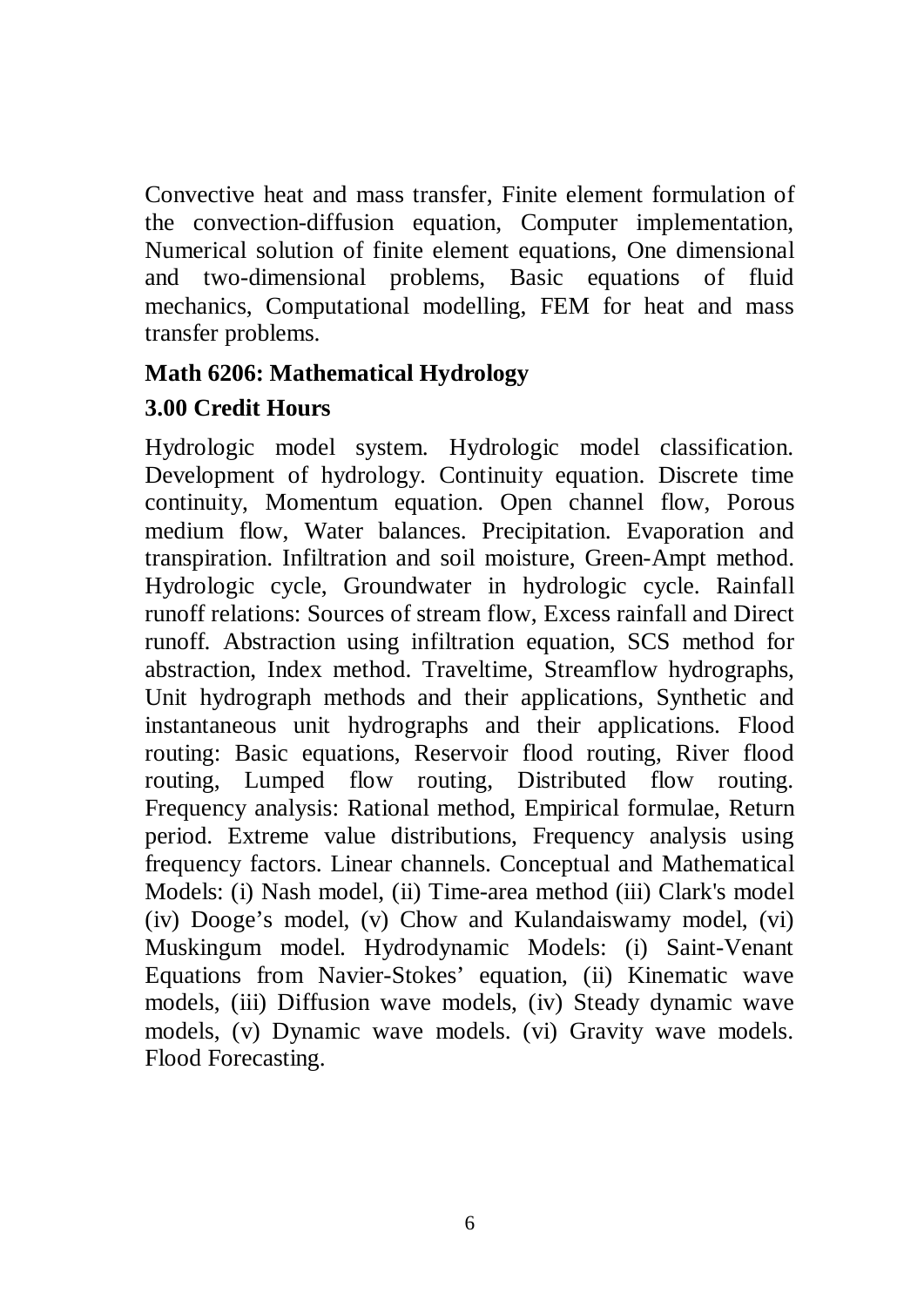# **Math 6207: Thermodynamics and Statistical Mechanics 3.00 Credit Hours**

Equations of State. Work, Coefficients of expansion and compressibility. The first law of thermodynamics and its application. Changes of phase. The Second law of Thermodynamics, Efficiencies of reversible engines. The Clausius-Clapeyron equations, Stefan's law entropy, Combined applications of the first and second law. Kinetic theory of an ideal gas. The distributions of molecular velocities, Mean free path, Coefficient of viscosity. Thermal conductivity, Coefficient of diffusion. The Maxwell-Boltzamann Statistics. Quantum theory of specific heats. Elements of Fermi-Dirac statistics and Bose-Einstein statistics.

# **Math 6208: Electrodynamics**

#### **3.00 Credit Hours**

Equation of continuity. Displacement current, The Maxwell's equations and their differential forms, Maxwell's equation in free space, Energy in electromagnetic fields. Poynting's theorem. Electromagnetic waves in free space; Energy flow due to plane electromagnetic waves; plane electromagnetic waves in matter, isotropic dielectric, anisotropic dielectric, anti in conducting media; polarization of electromagnetic waves. Boundary conditions for the electromagnetic field vectors, S.E.D and H at the interface between two media; Reflection and refraction at the boundary of two non-conducting madia; General treatment of reflection and refraction-Fresnel's equations; Scattering by free electrons, Scattering by a bound electron. Electromagnetic potentials, Non-uniqueness of electromagnetic potentials and gauge transformation; Coulomb gauge, solution of inhomogeneous wave equations, Retarded and advanced potentials; solution of inhomogeneous wave equation by Fourier analysis. Electromagnetic potentials in uniform electric and magnetic fields.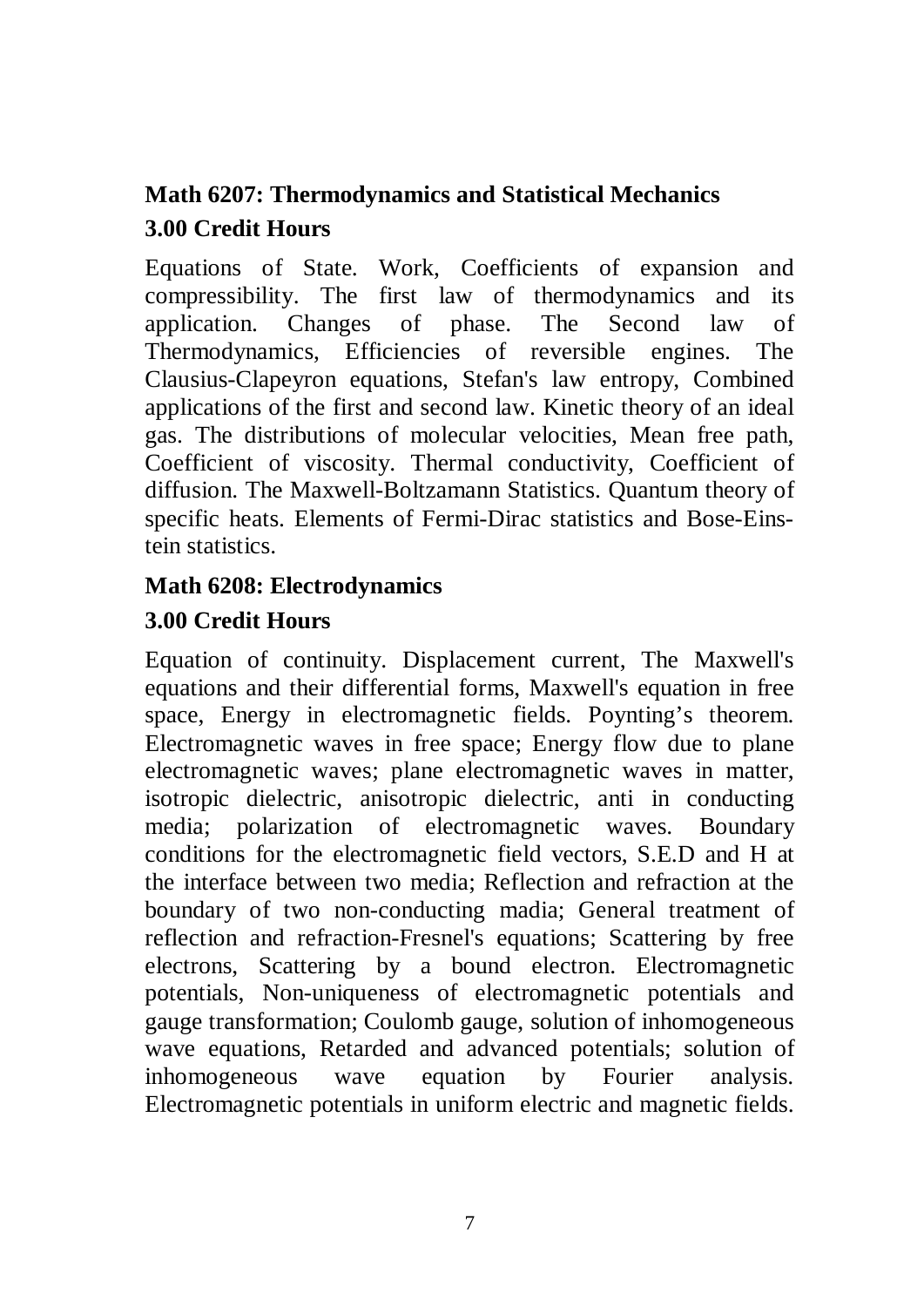Domains of magneto-hydrodynamics and plasma physics; Electrica1 neutrality in a plasma, Debye screening; Magnetohydrodynamic equations, plasma oscillations and Alfeen waves.

#### **Math 6301: Similarity Analysis 3.00 Credit Hours**

Principle and illustrations of dimensional analysis, systematic calculation of dimensionless products, algebraic theory of dimensional analysis, different procedures, (Rayleigh; Buckingham pie-theorem, stepwise, echelon, propertionalities etc.) for the determination of dimensionless groups and its behaviour for some boundary value problems; Method of similude and introduction to fractional analysis of overall equations, a free parameter method for similarity solution applied to two dimensional boundary layer flows, method of separation of variables, similarity requirements for three dimensional. Axisymmetric velocity and thermal boundary layer laminar flows (both steady and unsteady), group theory method, absorption of parameters and natural co-ordinates in similarity variables, reduction of independent variables, similarity and natural coordinates on linearised compressible flow, supersonic and transonic similarity rules. Karman similarity criteria for turbulent shear layers.

#### **Math 6302: Perturbation and Approximation Theory 3.00 Credit Hours**

The nature of perturbation theory, some regular perturbation problems, the technique of perturbation theory, some singular perturbation in sirofoil theory, the method of matched asymptotic expansion, the method of strained co-ordinates in viscous flow at high Roynolds number, some inviscid single perturbation problems, aspect of perturbation theory. New classes of information by approximation theory, classification of problems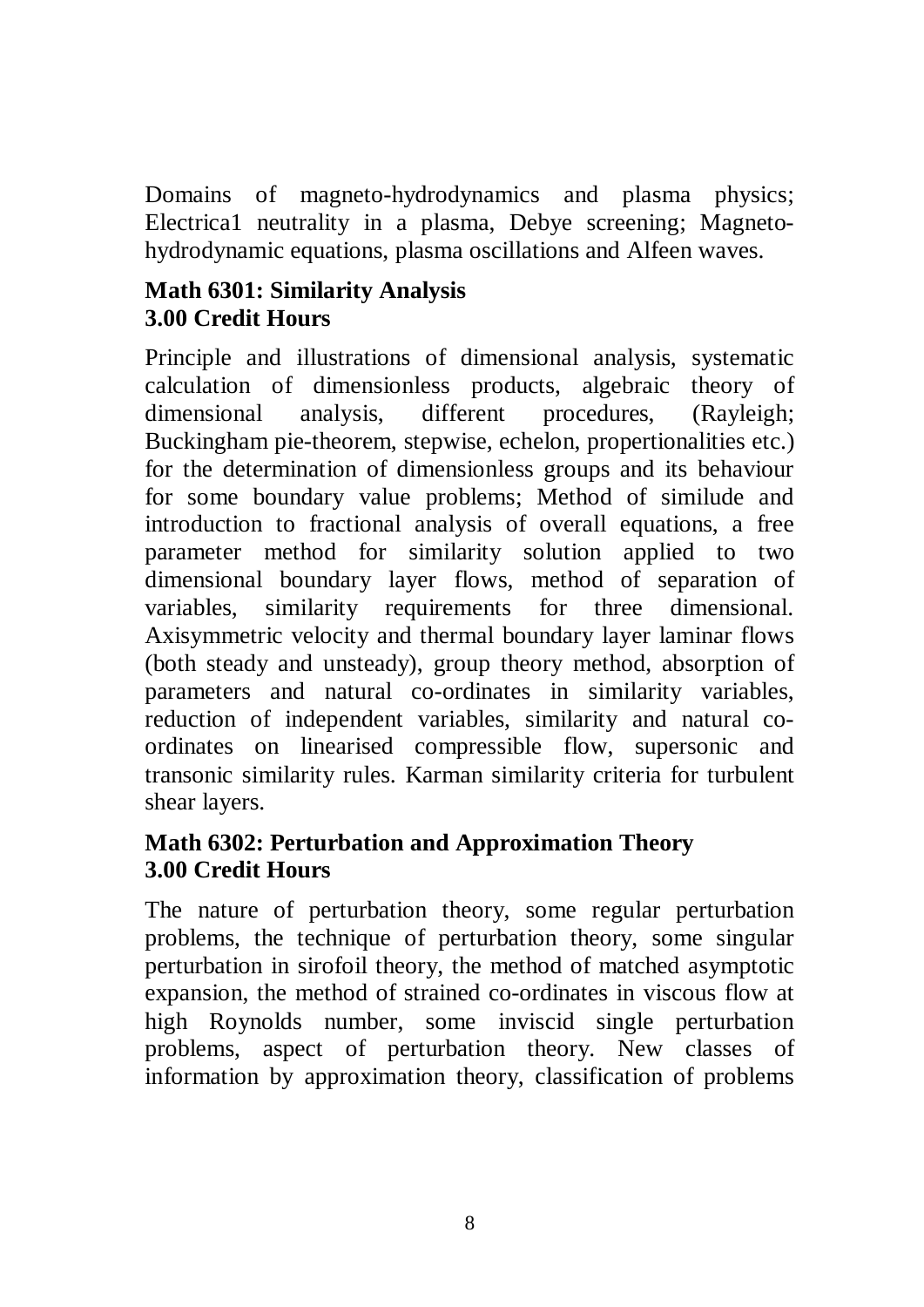and difficulties in approximation theory, analysis of the condition for approximation theory.

# **Math 6401: Optimization Techniques - I**

#### **3.00 Credit Hours**

Introduction. Classical methods with single and multivariables. Linear programming, Graphical method with mathematical definitions and theorems; Solution of a system of linear simultaneous equations, Pivotal reduction of a general system of equations simples method with theoretical development. Transportation problem. Non linear programming: One dimensional problems by elimination and interpolation methods; Unconstrained techniques, direct search and descent methods; constrained techniques and indirect methods.

#### **Math 6402: Optimization Techniques - II 3.00 Credit Hours**

Geometrical programming, Dynamic programming; Stochastic programming; Game theory; CPM and PERT; Calculus of variations.

#### **Math 6403: Integer Programming 3.00 Credit Hours**

Basics of Mathematical Programming. Valid Inequalities and Faces of Polyhedra. Dimension. Extreme Points. Facets. Minkowski's Theorem. Most IPs are Linear Programs. Equivalent Definitions of Integrality. Matchings and Integral Polyhedra. Total Unimodularity. Conditions for Total Unimodularity. Applications of Unimodularity. Network Flows. Matchings and Integral Polyhedra. Total Dual Integrality. Submodularity and Matroids. Encoding Schemes. Problems and Instances. The Classes P and NP. The Complexity of Integer Programming. Optimality and Relaxation, Combinatorial Relaxations. Lagrangian Relaxation.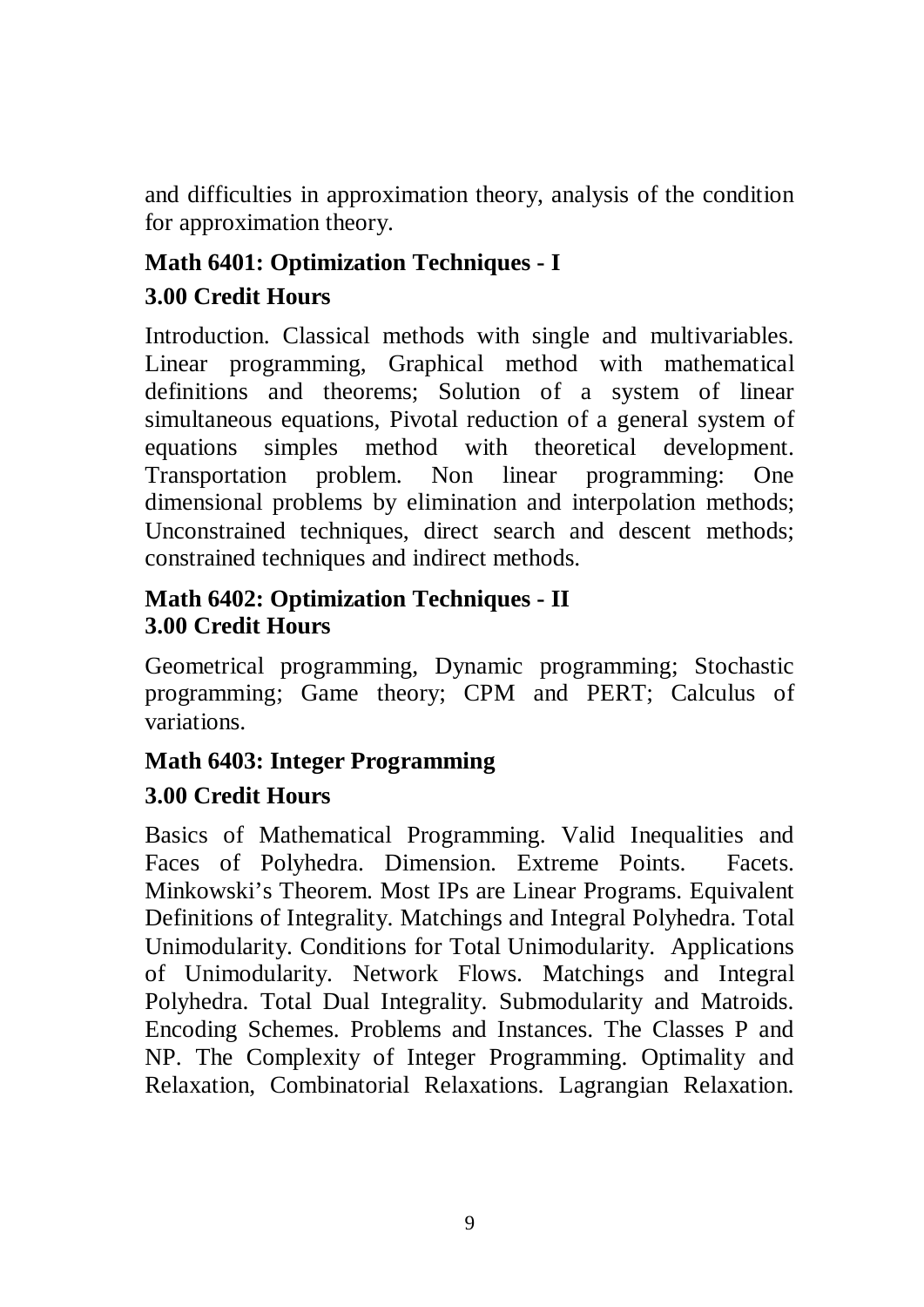Knapsack Problem. Problems on Trees. Branch and Bound Algorithm. Cutting-Plane Algorithms. Gomory's Cutting-Plane Algorithm. Mixed Integer Cuts. Structured Inequalities. Convexity and Subgradient Optimization. Subgradient Optimization for the Lagrangian Dual.

## **Math 6404: Logistics Management 3.00 Credit Hours**

Introduction to Logistics Management. Logistics Network Configuration. Transportation Rates. Warehousing Cost. Capacity and Location Demand Forecast. Inventory Management and Risk Pooling. Distribution Strategies. Strategies Alliances. Global Issues. Coordination Product and Supply Chain Design. Vendor and Buyer System. Vendor-Managed Inventory. Coordination Policies. Firms Location Strategies and Choice Model.

#### **Math 6501: Quantum Mechanics 3.00 Credit Hours**

Old quantum theory and its background. Wave particle duality. Wave packets in space and time. The Schrodinger wave equation. Solution of Schrodinger wave equation (Bound states). The hydrogen atom. Separation of the wave equation in different coordinate system. The orbital angular momentum. Solution of Schrodinger wave equation (Collision theory): Scattering amplitude and differential cross section. Matrix formulation of Quantum Mechanics: Angular momentum matrices. Combination of angular momentum states, Clebsch-Gordan coefficients. Approximation methods: Stationary and time dependent perturbation theory. The variation method, The WKB approximation. Adiabatic and sudden approximation. The scattering matrix and Green's function technique. Symmetry properties of S-matrix. Transition matrix and scattering cross-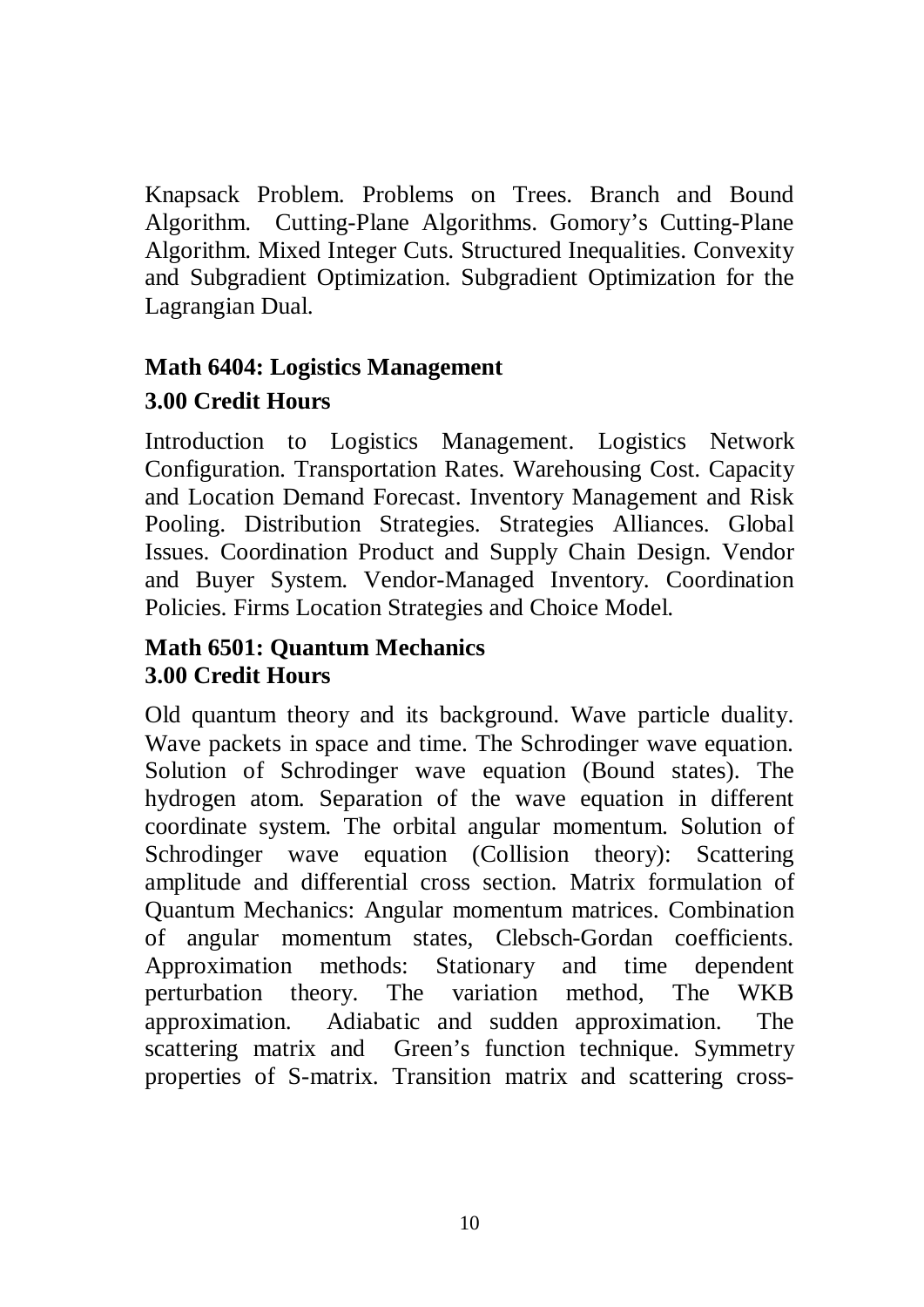section. The Born approximation method. Identical particles: Bosons and Fermions. Collision of identical particles.

#### **Math 6502: Relativistic Quantum Mechanics 3.00 Credit Hours**

Basics of special theory of relativity. Formulation of a relativistic quantum theory. Klein-Gordon equation. The Dirac equation. The spin of a Dirac particle. Lorentz transformation and Dirac equation. The Dirac bilinear covariants. Solutions of the Dirac equation for a free particle. Projection operators for energy and spin. Physical interpretation of free particle solutions. Interactions in Dirac theory: Hydrogen atom and fine structure of its energy levels. Dirac's hole theory and theory of positrons. Charge conjugation. Propagators for electron and positron. Some applications: Coulomb scattering of electrons. Coulomb scattering of positrons, Electron scattering from a Dirac proton.

#### **Math 6503: Quantum Field Theory-I 3.00 Credit Hours**

Canonical formalism and Quantization for fields. Symmetries and Conservation laws. The Klein-Gordon Field. Second Quantization of the electromagnatic field. The Feynman Propagator. Interaction with an external field. Symmetry properties of interactions. Symmetries of strange particles. Vacuum expectation values. The S-matrix and Asymptotic Theory. General properties of the Smatrix. Unitarity and partial wave decomposition. Causality and Analylicity. Perturbation theory. Interaction representation and Feynman Rules. Dispersion Relations.

#### **Math 6504: Quantum Field Theory-II 3.00 Credit Hours**

Regularization and Power counting. Renormalization. Massless theories and Weinberg's theorem. Renormalization in case of Quantum Electrodynamics. Path Intergrals. Trajectores in the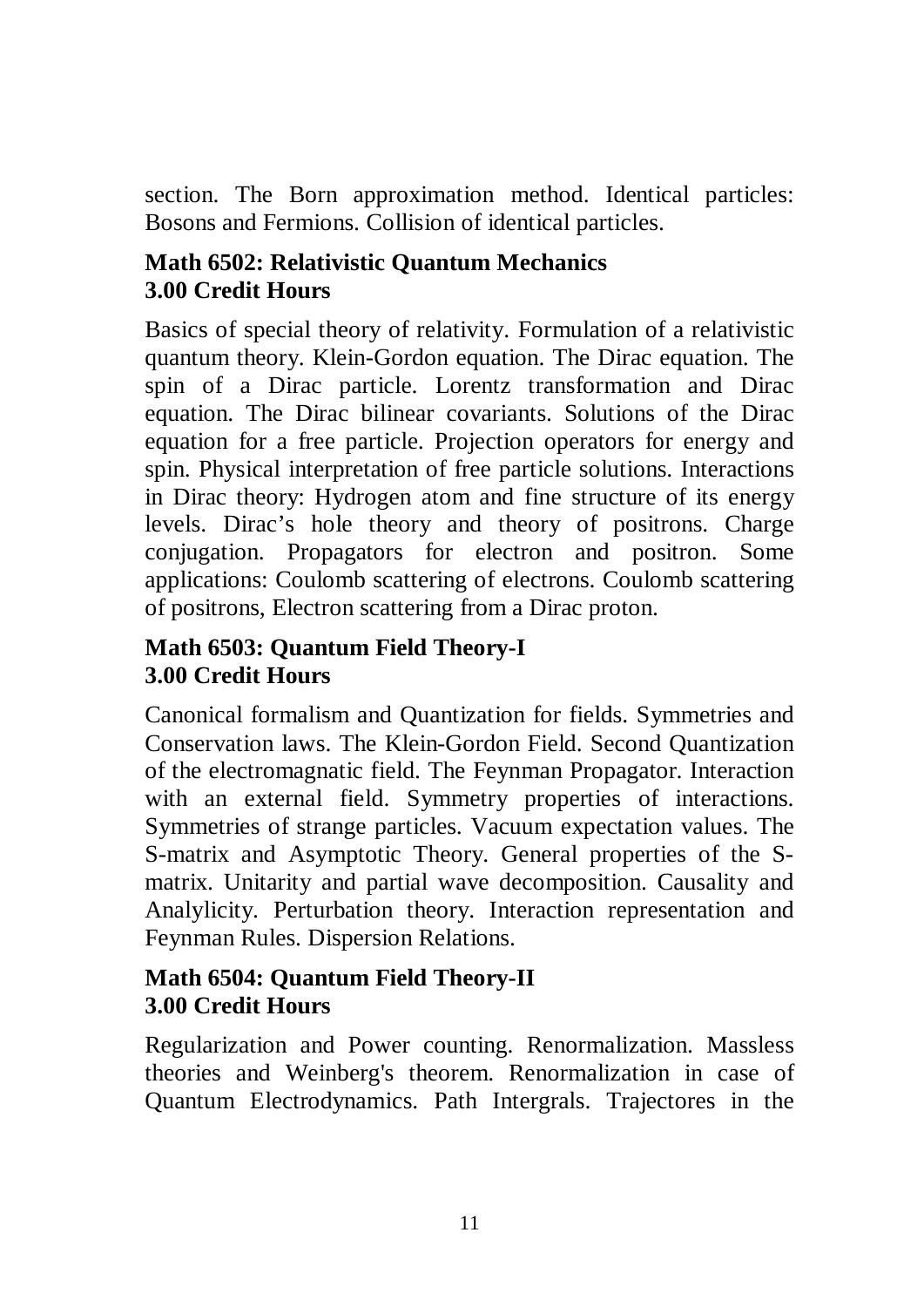Bargmann - Fock space. Relativistic formulation. S-matrix and Green Functions in terms of Path Integrals. Constrained systems: The Electromagnetic Field as an example. Large orders in perturbation theory. Symmetries: Quantum Implementation of Symmetries. Mass spectrum, Multiplets and Goldstone Bosons. Current Algebra and Commutators. Axial Current and Chiral Symmetry. The  $\sigma$ -model and renormalizations. Anomalies: Axial anomaly in the  $\sigma$ -model. Classical theory of non-abelian Gauge fields. Quantization of Gauge Fields. Feynman Rules. Massive Gauge fields. The Weinberg-Salam Model.

#### **Math 6601: Advanced Matrix Theory 3.00 Credit Hours**

Matrix Operations: Direct sum of matrices, Kronecker product, Jordan product, Lie product, Khatri-Rao product, Vec operation and their properties. Canonical Forms and Matrix Factorization : Jordan canonical form, Smith's canonical form, Full rank factorization, Shur's Triangularization, LU factorization, QR Factorization, Spectral decomposition. Norms and Measures of Matrices.

Matrix calculus: Matrix sequence, series and their convergence. Computation of matrix function by different methods; limit, continuity, differentiation of matrices. Solving ODE using matrix.

Generalized inverse of matrices: Classification and properties. Different methods of computing generalized inverse of matrices: using property, Decell's method, Fedeev-Leverrier's method, Penrose method, Graybill-Meyer-Painter method, Drazin pseudoinverse, Moore-Penrose-Cline inverse, Urquhart computation of various inverses from {1} inverse.

#### **Math 6602: Nonlinear Dynamical Systems 3.00 Credit Hours**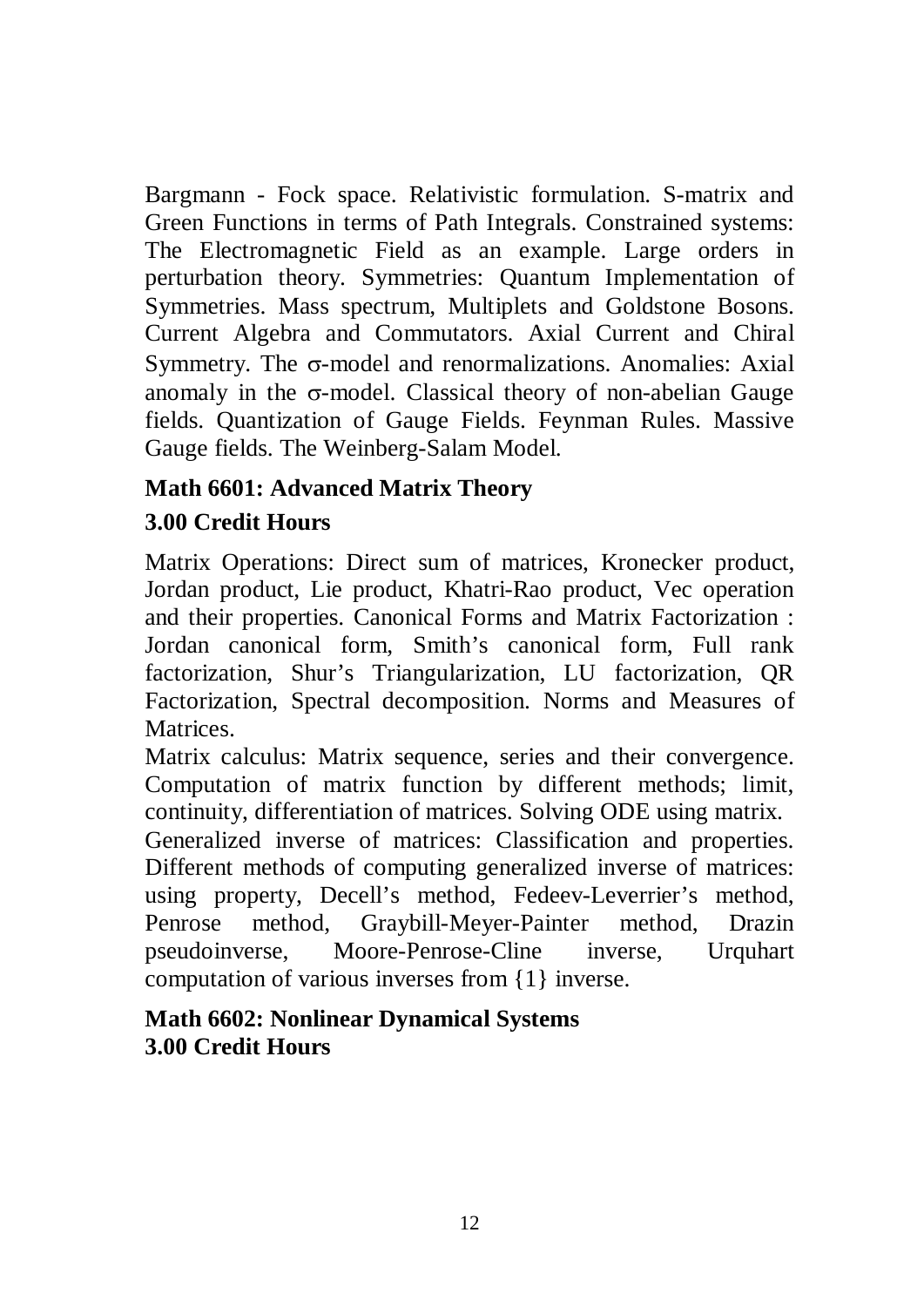Carleman Embedding Technique of linearization of ODE, PDE, Difference equation, Algebraic equation. Linearization in a Hilbert space (ODE and PDE). Applications: Bifurcation and Chaos; Symmetries and First integrals of ODE and PDE. Other linearization Techniques: Lie-Koopman linearization, Invertible Point Transformation, Painleve test, the method of turning variables.

#### **Math 6701: Partial Differential Equations (PDEs)**

### **3.00 Credit Hours**

Classification of PDE (parabolic, elliptic, hyperbolic), Existence, uniqueness and represention of solutions for the PDE (wave equation & heat equation). Cauchy, Dirichlet and Neumann boundary-value problems for the Laplace and Poisson equation. Potential theory in two and higher dimensional domains, initial and boundary value problems of heat equation and wave equation, Maximum principle of parabolic equation; Sturm-Liouville systems, boundary and eigenvalue problems, method of eigenfunction expansions.

### **Math 6702: Advanced Numerical Methods-I**

## **3.00 Credit Hours**

Richardson extrapolation of differentiation, Romberg integration, Predictor-corrector methods, Runge-Kutta Methods, Multistep methods (Adam Bashforth-Moulton method, Adams method for initial value problem, Milne-Simpson method); Stability, time stability, stiffness. Hybrid (Gragg and Stetter, Butcher, Nordsieck) and extrapolation (Bulirsch and Stoer) methods for two point boundary value problem, Linear shooting, shooting for nonlinear problems, finite difference methods for linear and nonlinear problems. Systems of ODE, stiffness, A-stability, Gear's method. Finite difference methods for Elliptic, Parabolic & Hyperbolic PDEs.

#### **Math 6703: Advanced Numerical Methods-II**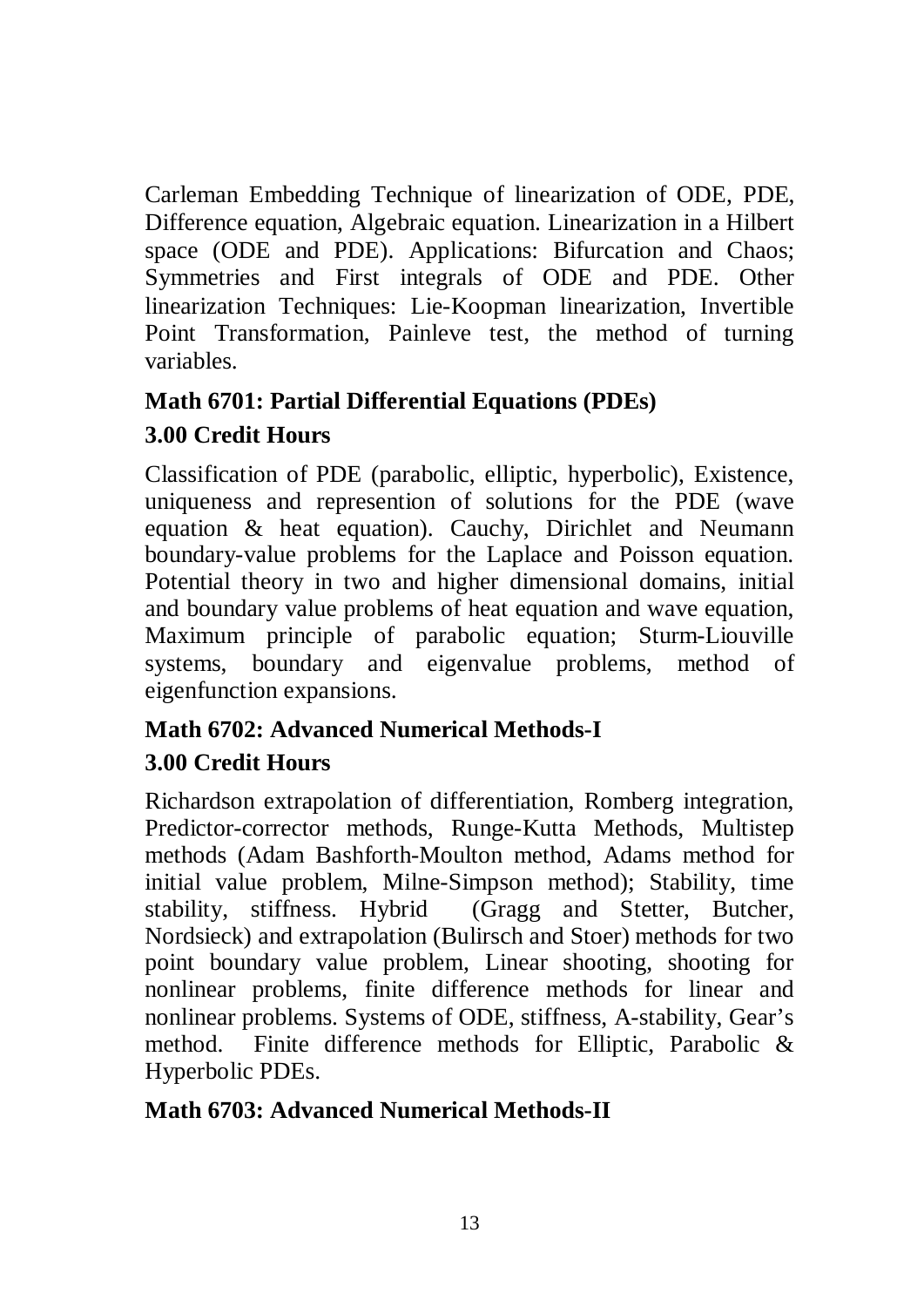#### **3.0 Credit Hour**

Pade' Approximants. Algebraic and Differential Approximants. Approximate Solution of Linear Differential Equations. Approximate Solution of Nonlinear Differential Equations. Asymptotic Expansion of Integrals. Perturbation Series. Summation of Series. WKB Theory. Multiple Scale Analysis. Keller Box methods. MAPLE and MATLAB.

#### **Math 6704: Numerical Heat Transfer and Fluid Flows 3.0 Credit Hour**

Overview of the Numerical Methods and General Mathematical Framework. The Heat Transfer Equation, Numerical Scheme and its implementation, Grid and Control Volumes. Interface-Related Quantities, General Discretization Equation, Treatment of Boundary Conditions, Calculation of the Boundary Flux, Solution of the Discretization Equations, Nonlinearity and Underrelaxation, Relative Dependent Variable, Treatment of Irregular Geometries, Flow and Heat Transfer in Ducts, Developing and Fully Developed Duct Flows, Mathematical Formulation of the Velocity Field, The Governing Equation, Presentation of the Overall Flow Characteristics, Fully Developed Heat Transfer, Mathematical Formulation of the Temperature Field, Prescribed Local Heat Flux, Axially Uniform Heat Flow and Peripherally Uniform Wall Temperature, Axially and Peripherally Uniform Wall Temperature, Uniform External Heat Transfer Coefficient, Complex Boundary Conditions, Duct Flow Adaptations.

#### **Math 6801: Graph Theory - I 3.00 Credit Hours**

Graphs and Subgraphs: Graphs and Simple graphs, The Incidence and Adjacency Matrices, Subgraphs, Vertex degrees, Paths and Connection, Cycles. Trees and Forests: Connectivity Complementary graphs, Cut-vertices and Bridges, Blocks. Construction of Reliable Communication Networks. Euler Tours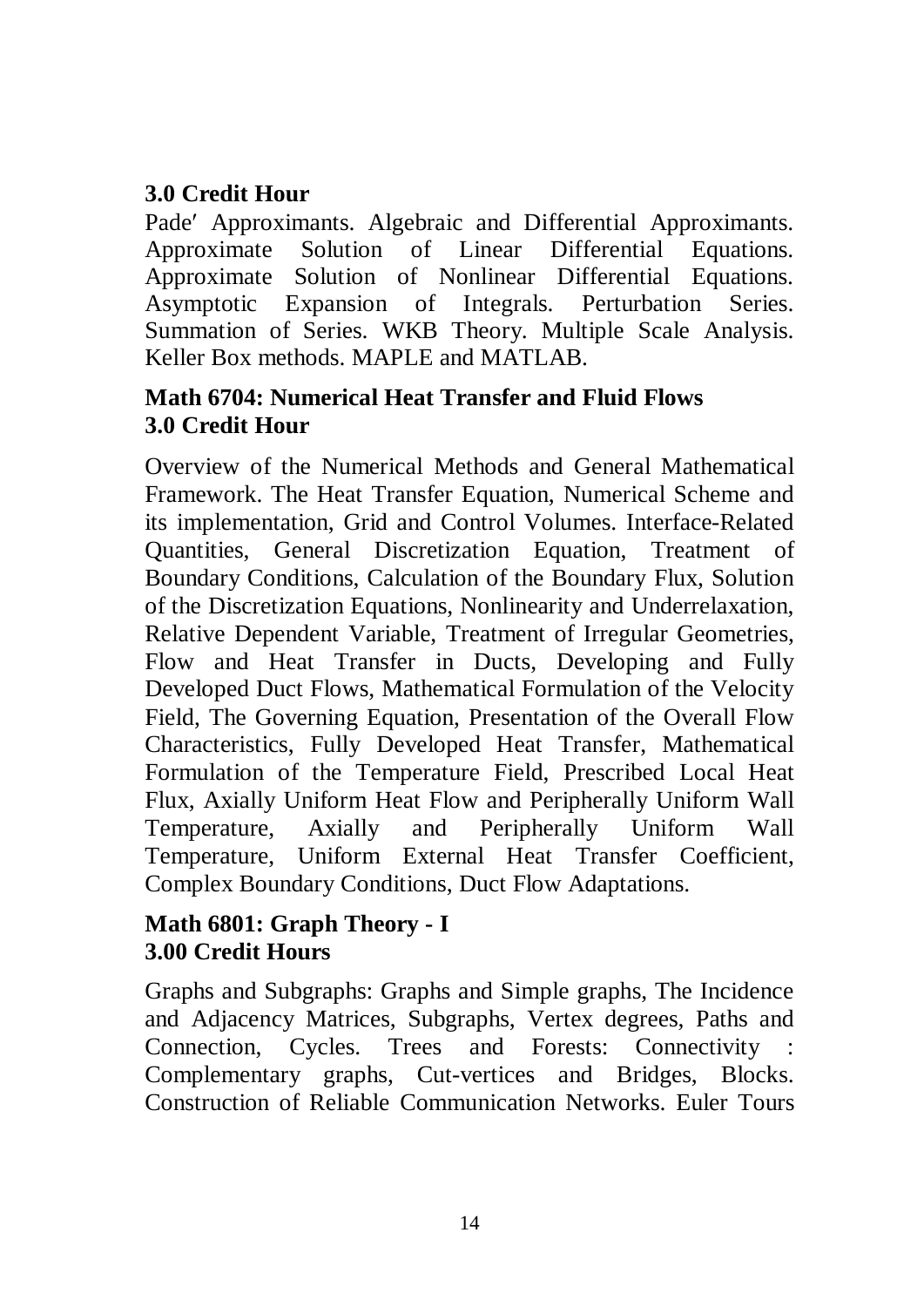and Hamilton Cycles : Euler Tours, Hamilton Cycles, The Chinese Postman Problem, The Travelling Saleman problem. Vertex Colourings: Chromatic number, Chromatic Polynomials, Brooks Theorem, A Storage Problem, Edge Colourings:Edge chromatic number, Vizing's theorem, The time tabling problem.

#### **Math 6802: Graph Theory - II 3.00 Credit Hours**

Matchings, Factorization and coverings: The personal assignment problem. Planar and nonplanar Graphs: Euler's formula, Dual graphs, Characterization of planar graphs, The Five colour theorem and the Four colour conjecture. NonHamiltonian planar graphs. Independent sets and Cliques: Independent sets, Ramsey's theorem, Turan's theorem, Schur's theorem. Perfect Graphs: Directed Graphs: Directed graphs, Directed paths and cycles, A job sequencing problem. Networks : Flows, Cuts, The Max-flow Min-cut theorem, Manger's theorem. Tournaments: Elementary properties of tournaments, Hamiltonian tournaments, Score sequences.

# **Math 6803: General and Algebraic Topology 3.00 Credit Hours**

Review of basic of general topology. Regular, completely regular and normal spaces. The Urysohn lemma and the Tietze Extension theorem. Convergence in general topology. Nets and filters. Compact and locally compact spaces. The Tychonoff theorem. Paracompactness. Uniform spaces. Function spaces. Compact open topology. Stone-Weierstrass theorem. Homotopy theory. Fundamental groups. Simplicial homology. Degree and Lefschetz number. Euler-Poincare formula. Borsuk-Ulam theorem. Brouwer's fixed point theorem.

#### **Math 6804: Lattice Theory 3.00 Credit Hours**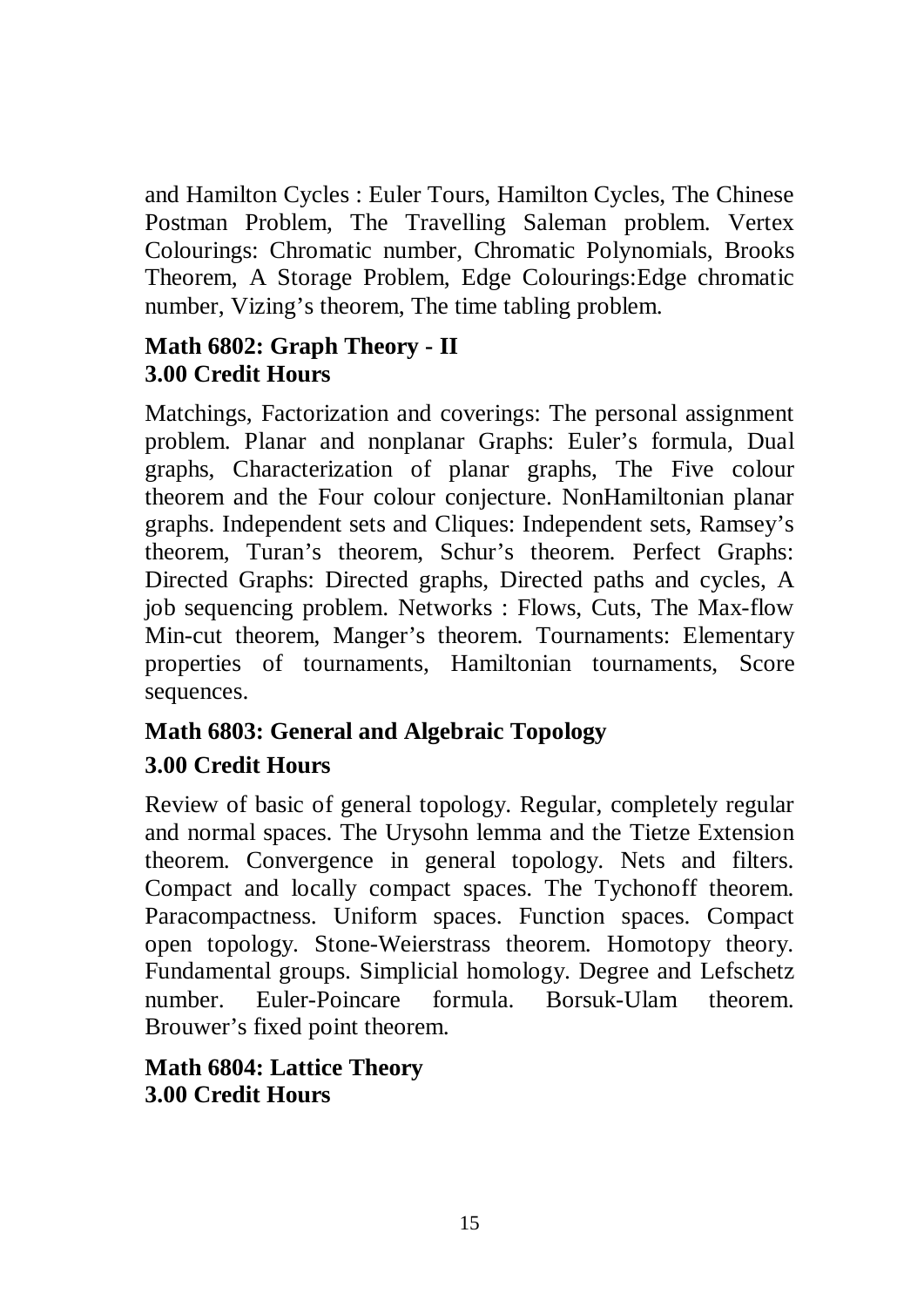Two definitions of lattices. Representation of finite poset by covering relations. Hasse diagrams. Homomorphisms. Isotone maps, ideals, convex sublattice, congruence relations. Congruence lattices. The homomorphism theorem. Product of lattices, complete lattices, ideal lattices. Distributive-modular inequalities and identities. Complements and pseudocomplements. Boolean lattices. Boolean lattice of pseudo-complements in a meet semilattice. Atoms, irreducibility of elements. Characterization theorem for modular and distributive lattices. Dedekind's characterization of modular lattices. Birkhoff's characterization of distributive lattices. Representation of distributive lattices. Stone theorem, Natchbin theorem and Hashimoto's theorem. Distributive lattices with pseudocomplementation. Stone lattice and its characterizations. Stone algebra and its characterization. Distributive, standard and neutral elements. Distributive, standard and neutral ideals. Structure theorems.

#### **Math 6805: Fuzzy Mathematical Structures 3.00 Credit Hours**

Constructing fuzzy sets, Operations of fuzzy sets, t-and s-norms,  $\alpha$ -cuts, Extension principle, Measurement of fuzziness, Fuzzy relations, Fuzzy similarity, Fuzzy ordering, Pattern classification based on fuzzy relations. Fuzzy relational equations. Representation theorems. Interval analysis, Arithmetic operations with applications. Multi-valued logics, Fuzzy propositions, Fuzzy quantifiers, Linguistic hedges, Approximate reasoning. Fuzzy topologies, F-continuous functions, Fuzzy metric spaces, Fuzzy neighbourhood spaces, Fuzzy convergence, Compact fuzzy spaces, Fuzzy connectedness, Fuzzy components. Fuzzy substructures of algebraic structures, Fuzzy monoids and automata theory, Fuzzy subgroups and pattern recognition, Free fuzzy monoids and coding theory.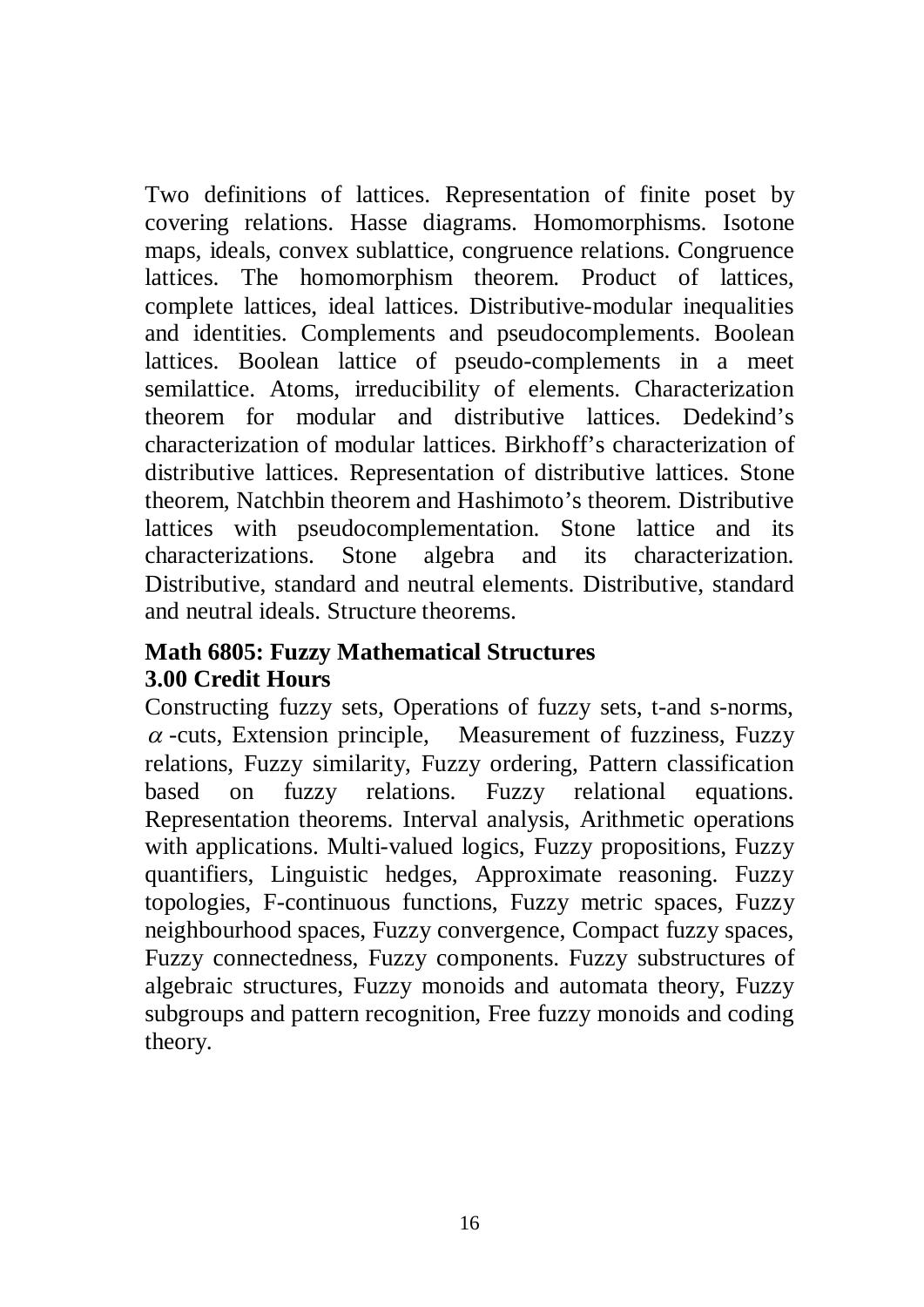# **For the Department of MME**

#### **Math 6901: PDE, Statistics and Fourier Analysis 3.00 Credit Hours.**

**Partial Differential Equation:** Derivation of one dimensional and two dimensional wave equation and heat equations and their solutions. Solution of boundary value problem by the method of separation of variables. Solution of elliptic, parabolic and hyperbolic equations. Solution of nonlinear PDE. Mong's method. Solution of PDE by finite difference method.

**Statistics:** Gaussian distribution. Time series analysis, Index numbers, Correlation theory. Multiple and Partial Correlation. Analysis of Variance.

**Fourier Analysis:** Fourier series, Determination of Fourier coefficient, Fourier sine and cosine series, Half range Fourier series, Change of intervals, Dirichlet's condition, Convergence of Fourier series, Complex form of Fourier series, Perseval's formula, Fourier integral, Fourier transforms and their uses in solving boundary value problems.

## **For the Department of NAME**

#### **Math 6903: Advanced Mathematics 3.00 Credit Hours.**

**Statistics:** The Normal distribution. Correlation and Regression. Coefficient of Correlation. Correlation of time series. Characteristic Movements of time series. Moving averages. Measurement of seasonal variation, Forecasting. Chain Base Method and Cost of living index.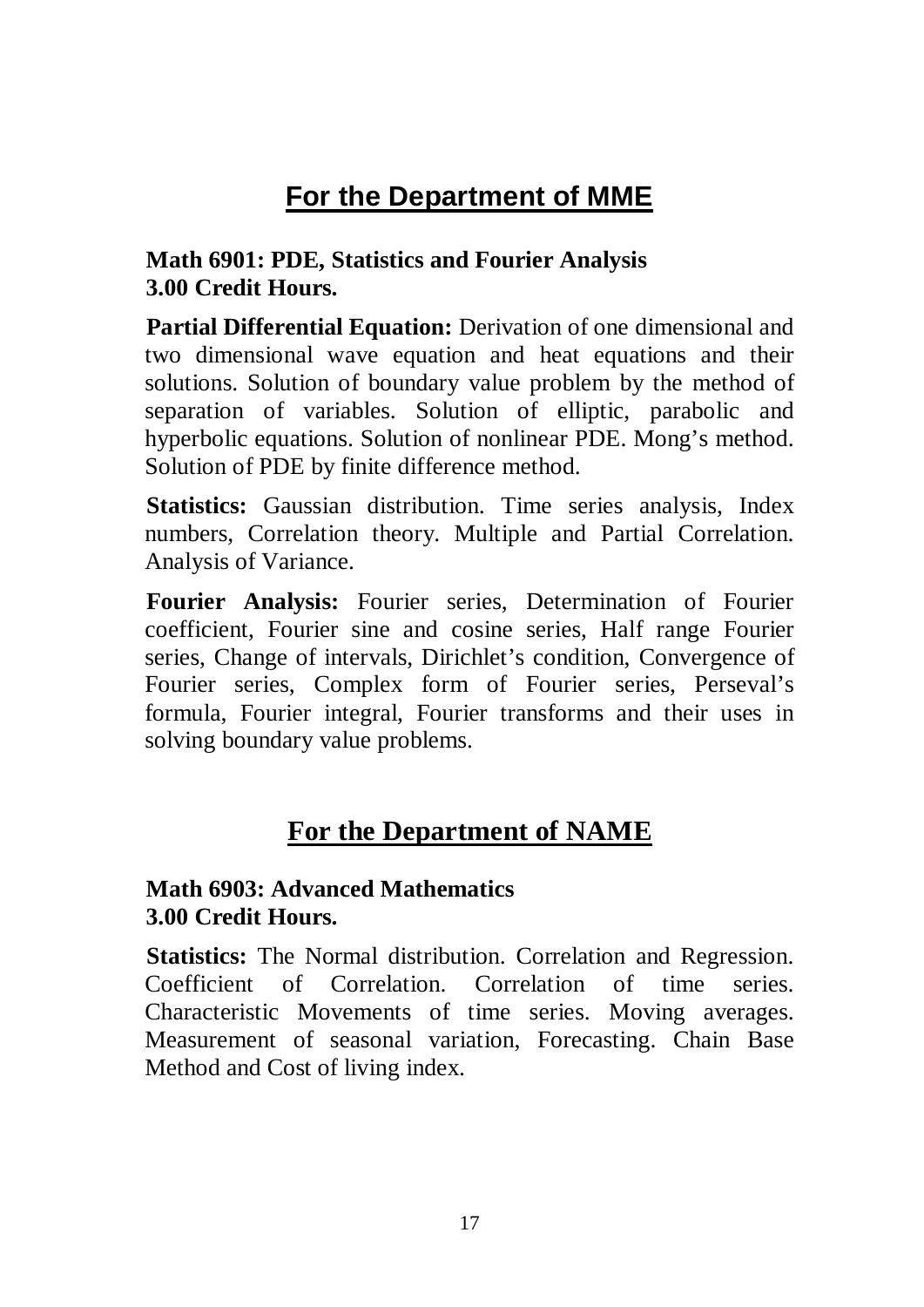**Numerical Analysis:** Numerical solution of ordinary differential equation, Taylor series Method, Euler's method, Runge-Kutta method. Accuracy of one step method, multistep method. System of differential equation.

Boundary value and Engineering problems (linear and nonlinear). Shooting method (linear and nonlinear) finite difference method. Solution of applied problems. Solution of partial differential equation — Elliptic, Parabolic, Hyperbolic partial differential equation with special consideration to Heat Equation.

**Fourier Analysis:** Fourier series expansion for a single variable, Real and complex form, Convergent Fourier series, Calculus of Fourier series, Fourier integral formula and Fourier transforms. Fourier transform and its properties. Convergence of Fourier series, Fourier transforms for single and multivariable. The discrete Fourier transform and properties. Application in solving boundary value problems.

**Advanced vector Analysis:** Kinematics and Differential Geometry, Elementary theory of surfaces, Metric.

## **For the Department of WRE**

#### **Math 6905: Advanced Mathematics 3.00 Credit Hours.**

**Fourier Analysis:** Fourier series expansion for a single variable, Real and complex form, Convergent Fourier series, Calculus of Fourier series, Fourier integral formula and Fourier transforms. Fourier transform and its properties. Convergence of Fourier series, Fourier transforms for single and multivariable. The discrete Fourier transform and properties. Application in solving boundary value problems.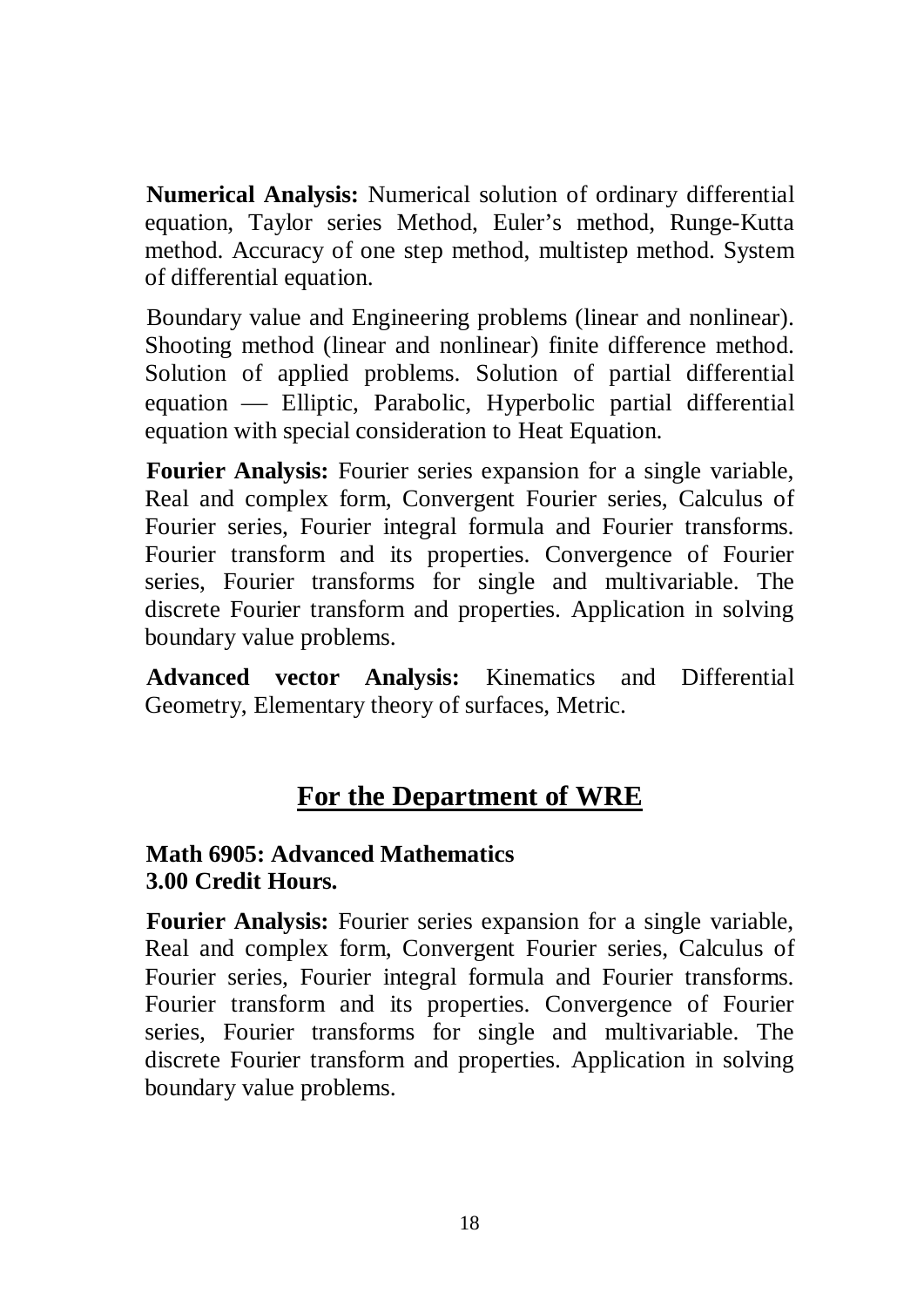**Statistics:** The Normal distribution. Correlation and Regression. Coefficient of Correlation. Correlation of time series. Characteristic Movements of time series. Moving averages. Measurement of seasonal variation, Forecasting. Chain Base Method and Cost of living index.

**Numerical Analysis:** Numerical solution of ordinary differential equation, Taylor series Method, Euler's method, Runge-Kutta method. Accuracy of one step method, multistep method. System of differential equation.

Boundary value and Engineering problems (linear and nonlinear). Shooting method (linear and nonlinear) finite difference method. Solution of applied problems. Solution of partial differential equation — Elliptic, Parabolic, Hyperbolic partial differential equation with special consideration to Heat Equation.

**Advanced vector Analysis:** Kinematics and Differential Geometry, Elementary theory of surfaces, Metric.

# **For the Department of Glass & Ceramic**

# **Math 6907: Partial Differential Equations and Integral Transforms**

#### **3.00 Credit Hours.**

**Partial Differential Equation:** Derivation of one dimensional and two dimensional wave equations and heat equations and their solutions. Solution of boundary value problem by the method of separation of variables. Solution of elliptic, parabolic and hyperbolic equations. Solution of nonlinear PDE. Mong's method. Solution of PDE by finite difference method.